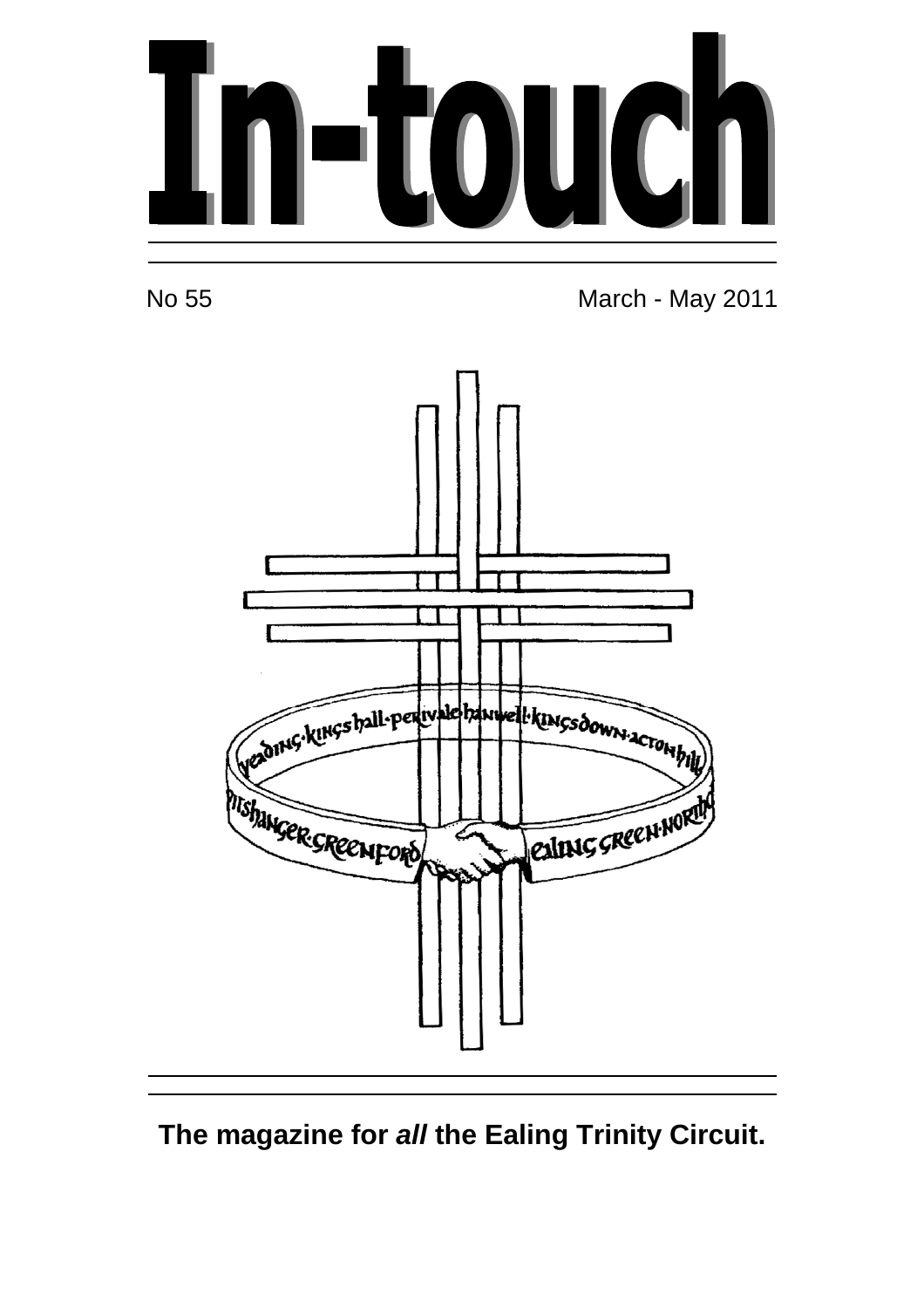# IN THIS ISSUE

|                                                                           | Page |  |  |  |
|---------------------------------------------------------------------------|------|--|--|--|
| From the Superintendent                                                   | 3    |  |  |  |
| • Christmas & New Year's Message from the District Chairs<br>4            |      |  |  |  |
| Candidate for the Methodist Ministry                                      | 5    |  |  |  |
| News from Kingsdown                                                       | 5    |  |  |  |
| <b>Acton Hill</b>                                                         | 6    |  |  |  |
| Ealing Winter Night Shelter Mary Blackwell                                | 6    |  |  |  |
| Methodists in Haiti Revd Tom Quenet                                       | 7    |  |  |  |
| Food Prices and Encouraging Farmers to Grow More<br>Gerald Barton, Editor | 8    |  |  |  |
| • A Church with No Potential? Jarel Robinson-Brown                        | 10   |  |  |  |
| Eleanor Roosevelt Gerald Barton, Editor                                   | 11   |  |  |  |
| Women's Network News Blossom Jackson                                      | 16   |  |  |  |
| <b>Circuit Directory Update</b>                                           | 19   |  |  |  |
| <b>Forthcoming Events</b>                                                 | 20   |  |  |  |

**Celebrating 400 years of the King James version of the Bible in English** 



Front Cover designed by Marion Narain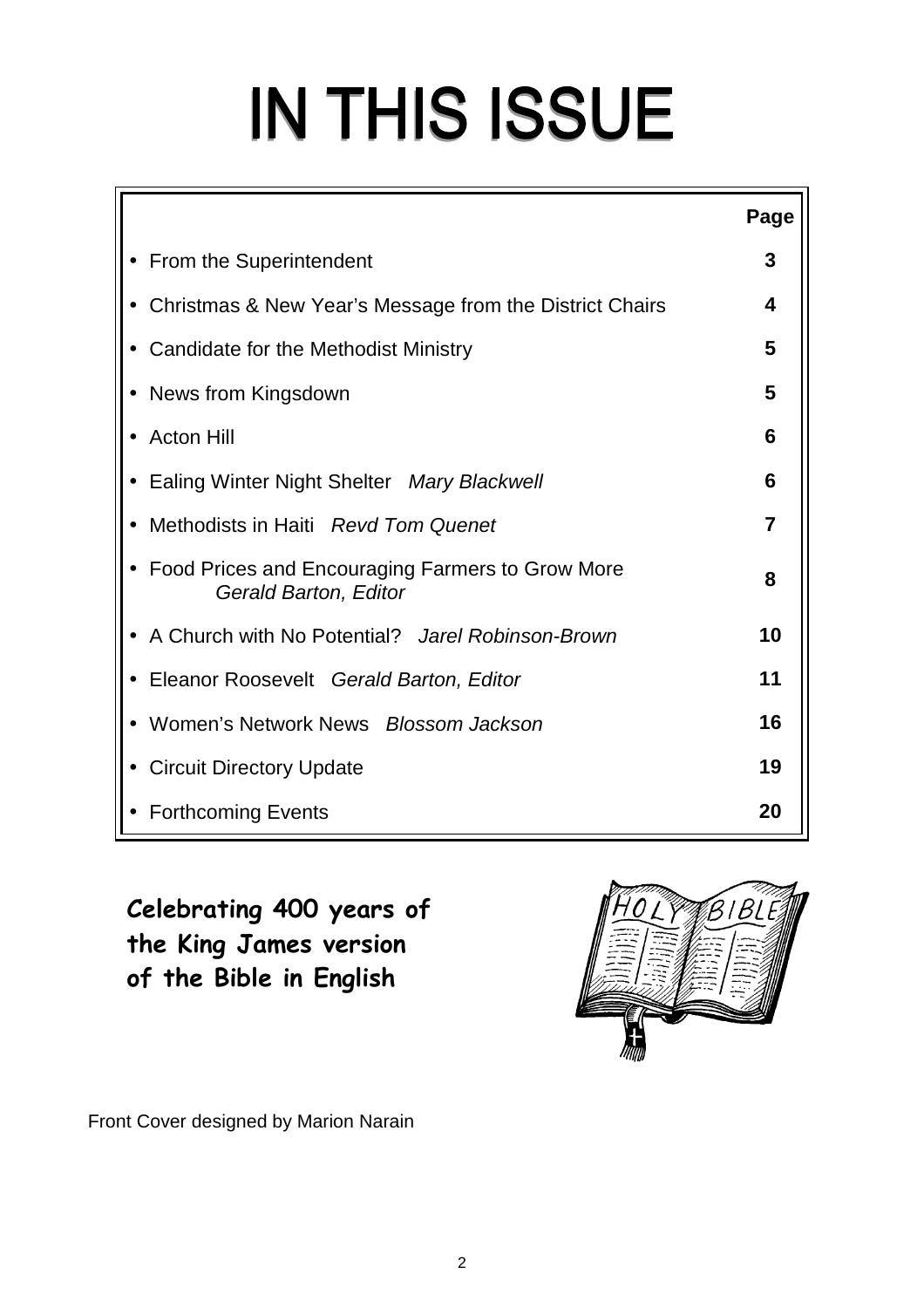# **From the Superintendent**

Nothing stands still! It's a good job that our faith is built on the firm foundation of Christ. Just when we think we know where we are a new possibility opens up to us or we face an unexpected challenge.

Like many ministers, I have taken a lot of funerals in the last few weeks – this happens most years just after Christmas – for all sorts of reasons. A number of families have chosen Henry Lyte's hymn 'Abide with me' and it is an evocative tune with some very meaningful lyrics. It is a hymn with a venerable history, having been sung at the wedding of King George VI and later Queen Elizabeth II as well as at the funeral of Mother Teresa of Calcutta. I've been particularly struck by the verse:

Swift to its close ebbs out life's little day; Earth's joys grow dim; its glories pass away; Change and decay in all around I see; O Thou who changest not, abide with me.

The author wrote the words as he was dying of tuberculosis – which helps us to understand the context of his carefully chosen poetry. There is a deep sense of letting go and of loss but also a profound note of confidence in the one who is unchanging. God remains unchanged. Yet I want to suggest caution here – for God does intend us to change. Change in itself is not a bad thing. We can only grow in our physical, emotional and spiritual lives in response to change.

The wonderful thing about building our lives on a firm foundation – on Christ, the rock – is that we are then given confidence to deal with change, to deal with risk and uncertainty, to take chances for our faith and the sake of Christ's mission.

Over the next few months and even years, we will be responding to and creating change in our Circuit. In December we said goodbye to Graham Hinton, Lay Leader at Acton Hill LEP. The church family there will soon be thinking about their future mission and the kind of leader they might want to help them grow and flourish. There may well be other staff changes to come in the next 18 months and the Circuit Policy Committee will want to think about the future direction in terms of staffing and resources.

How do we serve the present age? Is everything around us changing and decaying? I'm not sure – changing, yes but decaying? We proclaim Christ crucified and risen – we need some decay, some death, some letting go within the life of our churches – in order for new life, for resurrection to take place.

In the midst of all this we can be sure that the one who 'changest not' abides with us, guiding, prompting, challenging and equipping us in our journey as disciples of Christ.

Blessings,

Nihach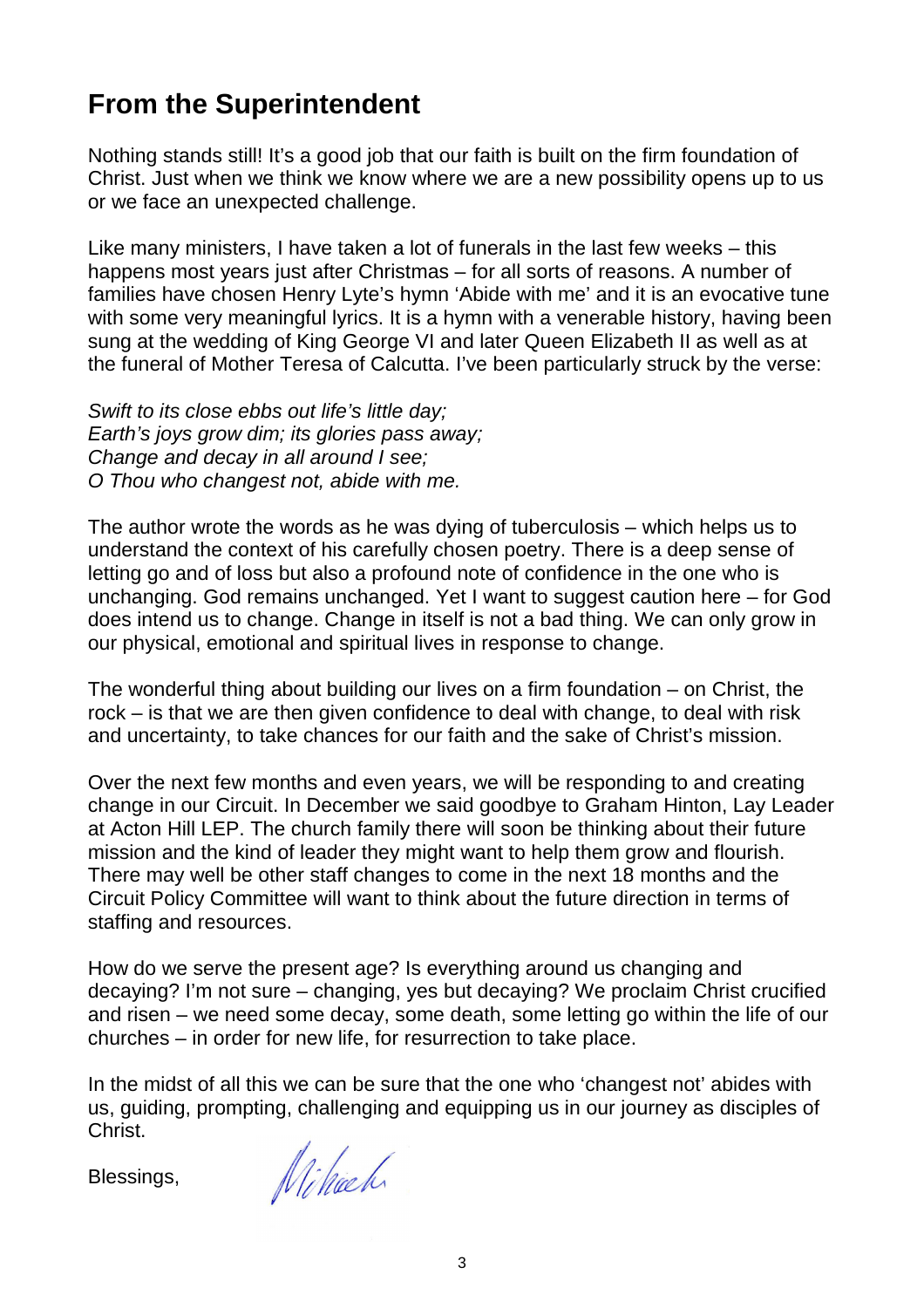## **Christmas & New Year's Message from the District Chairs**

Ealing Trinity's quarterly cycle is a bit different from many circuits in the District and In-touch gets produced a bit before the London District Chairs' seasonal messages become available. Whilst we're now well into 2011, this is their Christmas and New Year message. It might be a bit late arriving, but it's worth reading anyway! - Editor

Dreams can be so different from reality! In the run-up to Christmas, pretty snow covered Christmas cards and songs such as "I'm dreaming of a white Christmas" summon up pictures of a cosy, family gathering around a real fire, eating and drinking to their heart's content. However the reality of "snow has fallen snow on snow" is very different:

- People stuck at Heathrow beginning to realise they might not be able to be with family for Christmas.
- People in flats near one of our churches living without water or heating for a week.
- The frail stuck in their houses, dependent on neighbours for ensuring they have the basics such as sufficient food for the holidays.
- Vulnerable people wondering whether they can afford to keep the heating on for so long. Lorry and coach drivers facing impossible conditions as they seek to ensure goods and people are where they need to be.
- Parcels and presents trapped in depots rather than sitting around the tree.
- Emergency workers risking life and limb as they try to ensure those who need help receive it.

I guess that the first Christmas was not too different. Dreams of a Messiah, a Saviour who would come and recreate the world as God intended it. However, in reality a weak, helpless baby born a long way from home, visited by those who were having to work all night, and who were excluded from the temple. For most I suspect the event went unnoticed and they simply got on with business as usual. But for those with ears to hear, a fanfare of angels announcing his birth, God with us in the midst and the mess of it all.

As we journey through Christmas and into the New Year, maybe the difficult conditions will ensure that we do not sentimentalise the Christmas story but proclaim the gospel in all its fullness. Only the full message of the Incarnation is sufficient to touch those of us who are hurting, or lonely, or grieving or longing for something different. Only the gospel message of the Incarnation is sufficient to ensure the people of God called Methodist are true to our calling. God with us, wherever we are, whatever our circumstances, waiting for us to notice, longing for us to receive his love and grace and longing for us to let his love and grace flow through us to those around. God with us, in the children drawing smilies on my snow covered car, in the neighbour who sets an extra place at the Christmas table,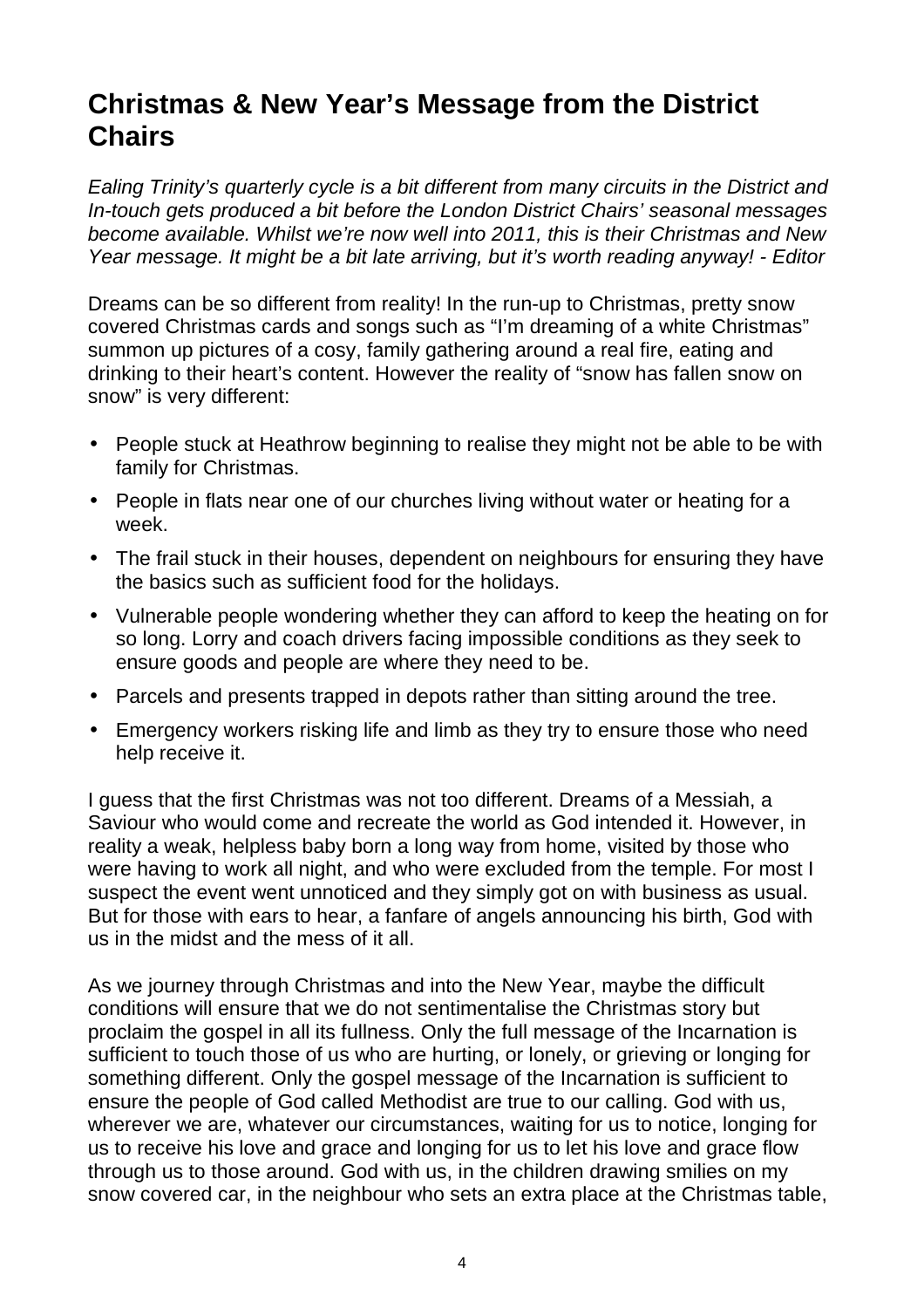in the one who opens up the church for those with no where to go, in the one who gives or receives the unlooked for gift.

It was good in the last bout of snow to wake up to news on radio 4 of how a Methodist Church in the Sheffield District has opened its doors to the lorry drivers stuck on the road outside and that teams had gone into action offering hospitality. Now that's gospel. We're delighted by the stories of what churches within the London District are doing to share the good news and to respond to the communities around them. Keep the stories coming so that we can encourage and inspire one another, but above all be open to the surprises that God has in store in the midst of all the difficulties and be open to becoming part of the story of God's surprising response to those around you.

Wishing you peace and joy as you seek to be good news.

Jenny, Ermal, Stuart

## **Candidate for the Methodist Ministry**

At a special meeting held on  $5<sup>th</sup>$  January, the Circuit Meeting unanimously gave its permission for Jarel Robinson-Brown's candidacy for the Methodist ministry to proceed. Jarel has trained as a Local Preacher in our Circuit and there will be a Circuit Accreditation Service for him at Greenford, where he is a member on 13<sup>th</sup> March at 6.30pm. Last September he commenced theological studies at Wesley College, Cambridge.

Anyone who has heard Jarel preach will know he has something profound to say, won't be surprised he feels a call to the ministry and equally won't be surprised that the Circuit Meeting gave its unanimous endorsement for his candidacy! We wish him well in his studies and in his future ministry.

# **News from Kingsdown**

Many of you will know that Kingsdown has a major programme for redeveloping the church's buildings. The first phase, which effectively re-built the front and entrance to the church was completed in 2008. The second phase, which amongst other things, provides disabled facilities for the hall area has been 'on hold' since then whilst funding is sorted out.

Since last March in addition to the 'normal round' of fundraising activities, a team at Kingsdown has been looking at the prospects for grant aid for this work based upon the community use of the facilities. Inevitably, not all grant applications have been successful, but the team had significant results from a number of grant-giving bodies and has raised some £82,000 towards the cost of the work. Although there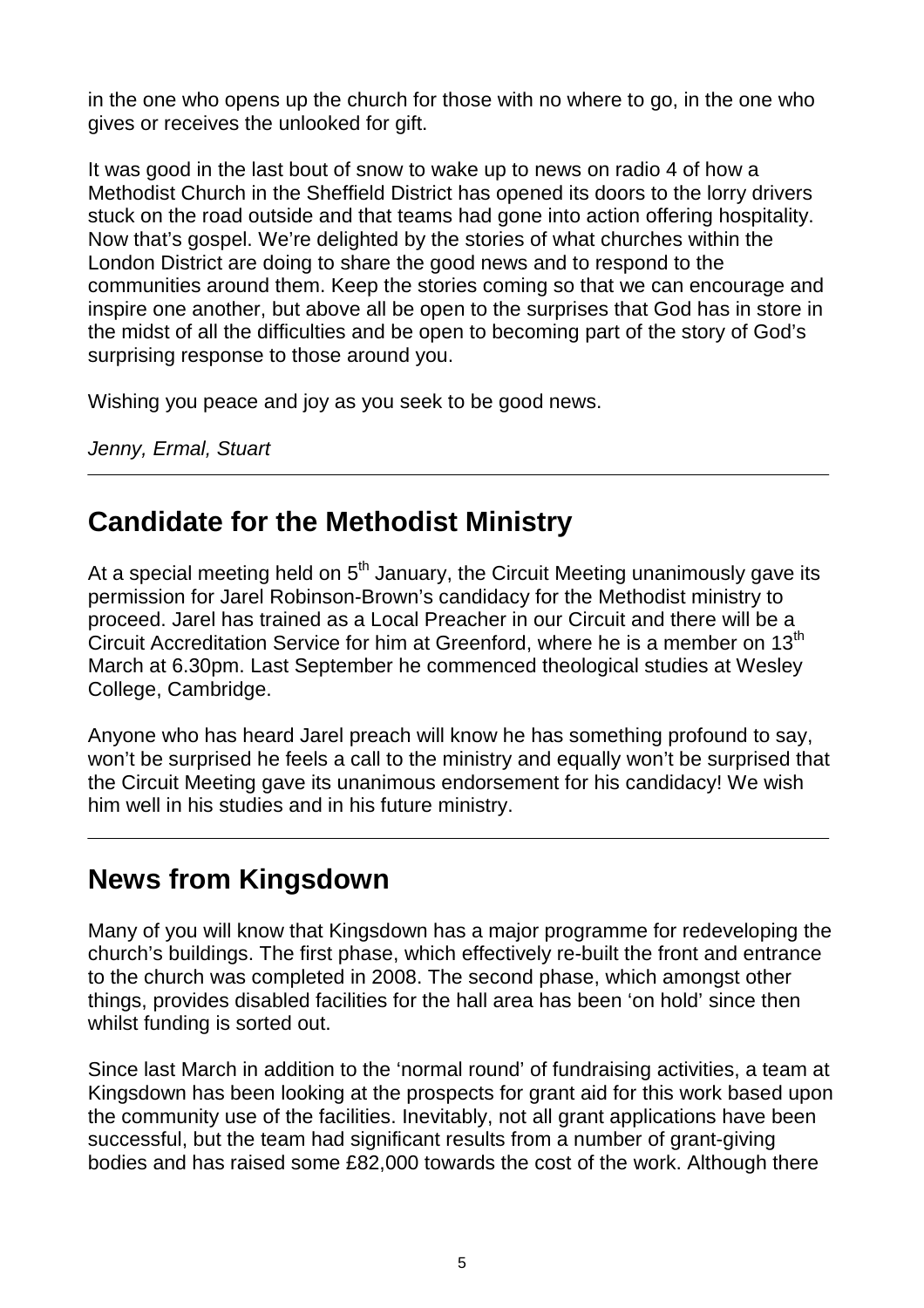are still some applications outstanding, the broad picture of how much funding is available in relation to the costs of the project are now pretty clear.

The Church Council has been considering the possibility of two options – the original scheme and a reduced scheme which provides some, but not all of the benefits of the original. At an extraordinary meeting of the Council on 11<sup>th</sup> January, it was decided to proceed with the reduced scheme. This scheme was considered to be financially fairly robust, whilst the original scheme would have been at the extreme of what the church might sustain and not without risk of financial difficulty. Kingsdown now has a clear path ahead to completion of the project.

It is envisaged that work will begin during the Summer, when user groups take a break at the end of the school year.

# **Acton Hill**

Graham Hinton, who has been Local Church Leader at Acton Hill since January 2007 has resigned his position with effect from 31<sup>st</sup> December 2010 having completed his 4-year term of office. As a result, the congregation at Acton Hill are currently without a formal leader.

Acton Hill is a Local Ecumenical Partnership with the United Reformed Church (URC). Graham was an unpaid lay Local Church Leader provided by the URC who was authorised to carry out some of the functions of an ordained minister, including the celebration of Holy Communion. In addition, the URC provides continuing overall pastoral oversight of the church through Rev David Jenkins, a URC minister based in Palmers Green.

A process of consultation has begun between the Methodist and United Reform Churches to provide a replacement for Graham. In the meantime, please hold the congregation at Acton Hill in your prayers whilst the situation is resolved.

# **Ealing Winter Night Shelter**

#### Mary Blackwell, Hanwell

The Ealing Winter Night Shelter opened successfully on 5<sup>th</sup> January at St Anselm's church. It was fully booked from the first night with a waiting list of nine, three of whom were referred on to the new Harrow shelter, which also opened this season. The Shelter has, at the time of writing, nine male and three female guests.

The Shelter has not been without its problems, especially in the very early days, but all the volunteers have found the experience uplifting and enjoyable, and there is a real family feel about the Shelter at night. One of the guests, when asked whether he had family said, "Right now, this is my family".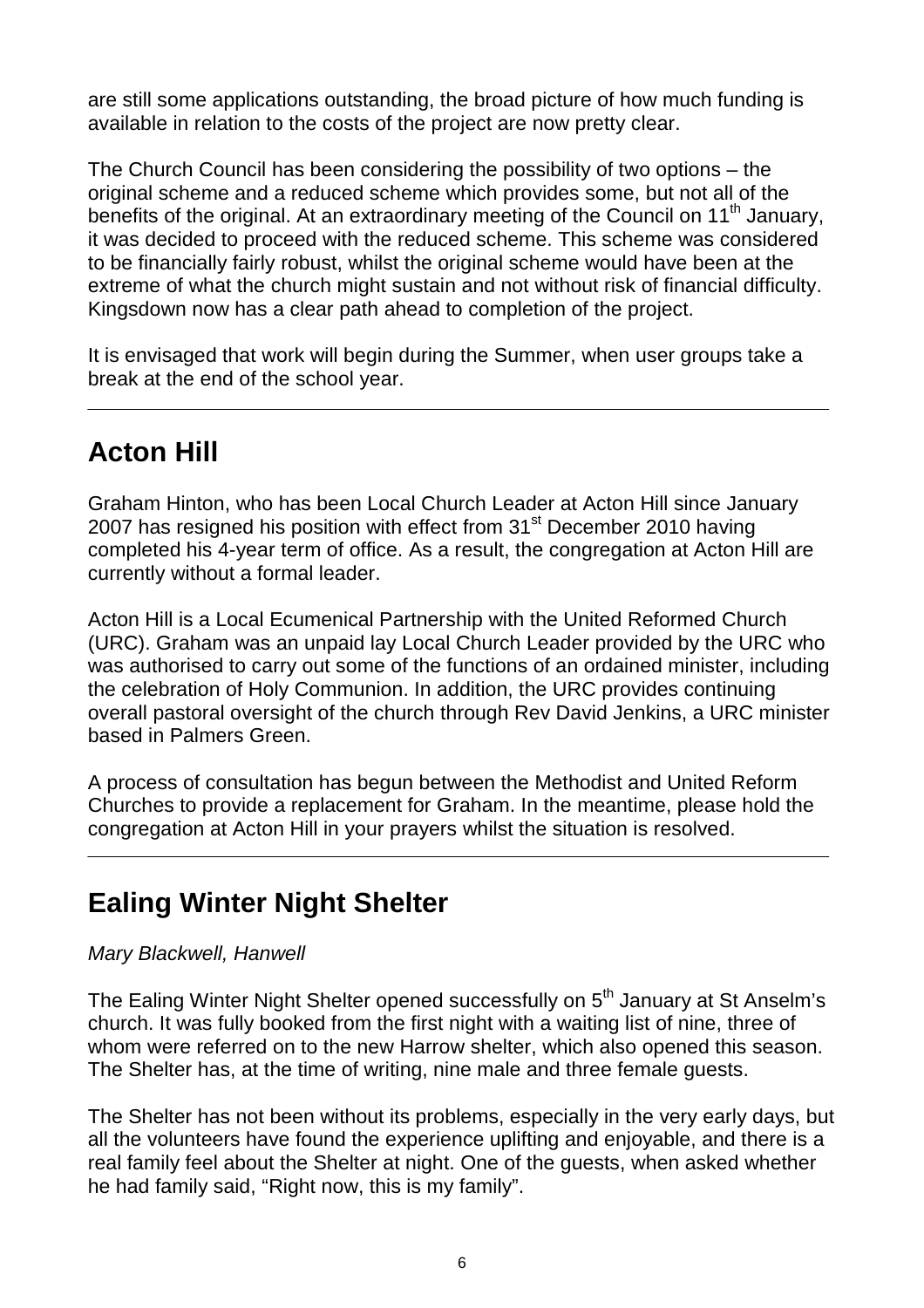# **Methodists in Haiti**

The Revd Tom Quenet is the Methodist Church's partnership coordinator for the Americas and Caribbean. He visited Haiti soon after the earthquake. Last autumn he retraced his steps to see what progress had been made. He writes:

"It looked as if a lot had taken place, but I could well imagine that for Haitians it must seem as if progress has been slow and very painful. Demolition of unsafe properties has taken place and rubble is being cleared; repairs to businesses that escaped the worst of January have been completed and new coats of paint have been applied.

"Only a few hundred yards from the airport, I was confronted by the informal tent settlements that had been erected by desperate people shortly after the earthquake. The 'new' look they had in February had been replaced by nine months' worth of dust, the effects of weather and the bleaching of the sun. Some people had begun to use corrugated iron and wood and plastic and almost anything else to add to their little spaces. I couldn't help but think what I thought many times in February: "This is a nightmare for years to come! When will you save the people, O God of mercy? When?" But then, all around me, despair at what had not happened gave way to signs of hope.

"The children in their immaculately clean uniforms going to school; the thousands of micro businesses on every inch of the roadside; the tap-taps (Haitian form of public transport) with their biblical references; the determined faces of Haitians getting on with living. This is a people that not even the worst forces of nature are going to cower down so as to give up, lay down and die. This is a resilient and resistant people.

"Much had been done and much remained to be done. Yet for many there was a home where previously there was none and a place to plant a flower and a fruit tree and to begin to hope.

"I left with an assurance and belief in the durability and tenacity of the Haitian spirit. A spirit carries you with it in search of justice, peace, faith and hope ... and Haitians' unconquerable minds."

Make us worthy, Lord, to serve our brothers and sisters throughout the world who live and die in poverty and hunger. Give them by our hands this day their daily bread, and by our understanding love, give peace and joy. Amen.

Pope Paul VI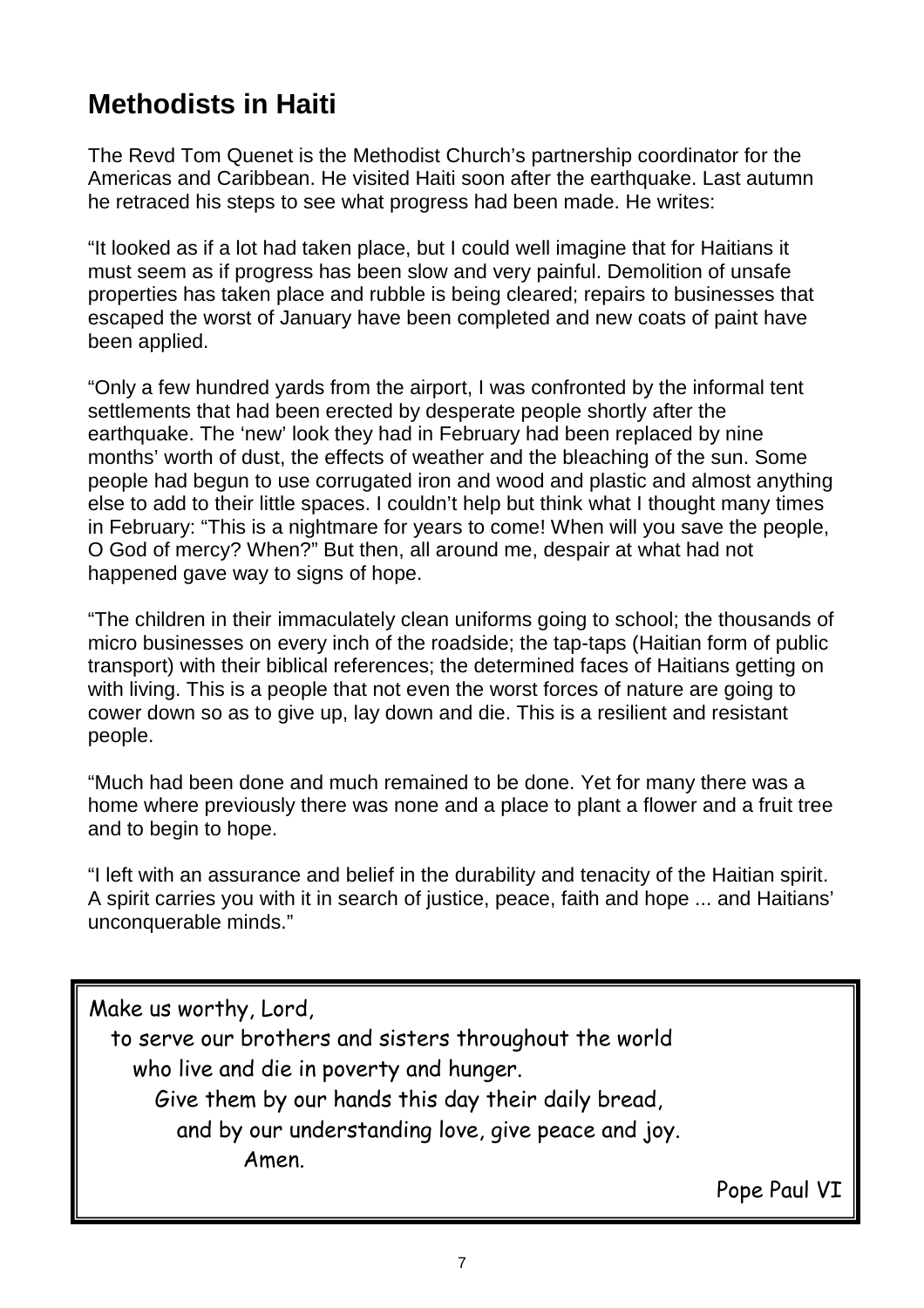# **Food Prices and Encouraging Farmers to Grow More**

#### Gerald Barton, Editor

You may remember that not so long ago rising world food prices were causing more than a little concern. In fact, food prices in US dollars doubled between mid 2006 and mid 2008, before dropping back to about 140% of their level during mid 2006. Since the mid 2010, they have been rising again and may well regain the peak experienced in 2008. The UN's Food & Agriculture Organisation believes that prices are unlikely to fall back to their pre food-crisis levels in the next decade.

Rising prices clearly put pressure on the world's poor who find feeding themselves and their families takes up more and more of their meagre incomes. In all, around 100 million people were pushed into the ranks of the world's hungry as a result. However, increased food prices should also give growers incentives to expand production. This is something that's very necessary given that the International Fund for Agricultural Development (another UN agency) believes that food production needs to rise by 70% to feed a global population expected to reach 9 billion by 2050. If farmers, particularly in poor countries earn more from their crops, it should spur them to invest more in things like irrigation to increase their production and take advantage of better prices.

Before 2008, when prices were low, this kind of impetus was lacking. In addition, many countries had weak and uncompetitive markets, poor rural infrastructure, weak financial services and inappropriate policies. As a result, when prices started rising, farmers in poor countries were unable to react quickly to the opportunity to produce and earn more. In the decade before 2008, cereal production in poor countries grew by just 1%, whereas in rich countries it grew by 12%.

As things stand, however it is far from certain that farmers in poor countries will be able to take advantage of rising prices. For them, the upfront investment in seeds and fertilisers is high and risky, whereas returns are uncertain. Changes in weather and market fluctuations can easily make investment unprofitable. The net result is that poor-world farmers often retreat into subsistence growing or look for alternative livelihoods. A recent World Bank study found that many poor-world farmers engaged with markets only marginally. Other research indicates that such riskavoidance comes at a cost – it can depress farm incomes by up to 20%. It also means less food on world markets.

Nonetheless, in many poor countries growth in agriculture remains an important driver of overall economic growth and typically generates the greatest improvements for the poorest people. The key issue, according to a recent report from the International Fund for Agricultural Development, is that the need for poor people in rural areas to manage the multiple risks they face constrains their ability to respond to opportunities to increase output. In other words, the issue is how to find ways of ameliorating the risks associated with expansion so that poor farmers don't opt instead to retreat into subsistence growing.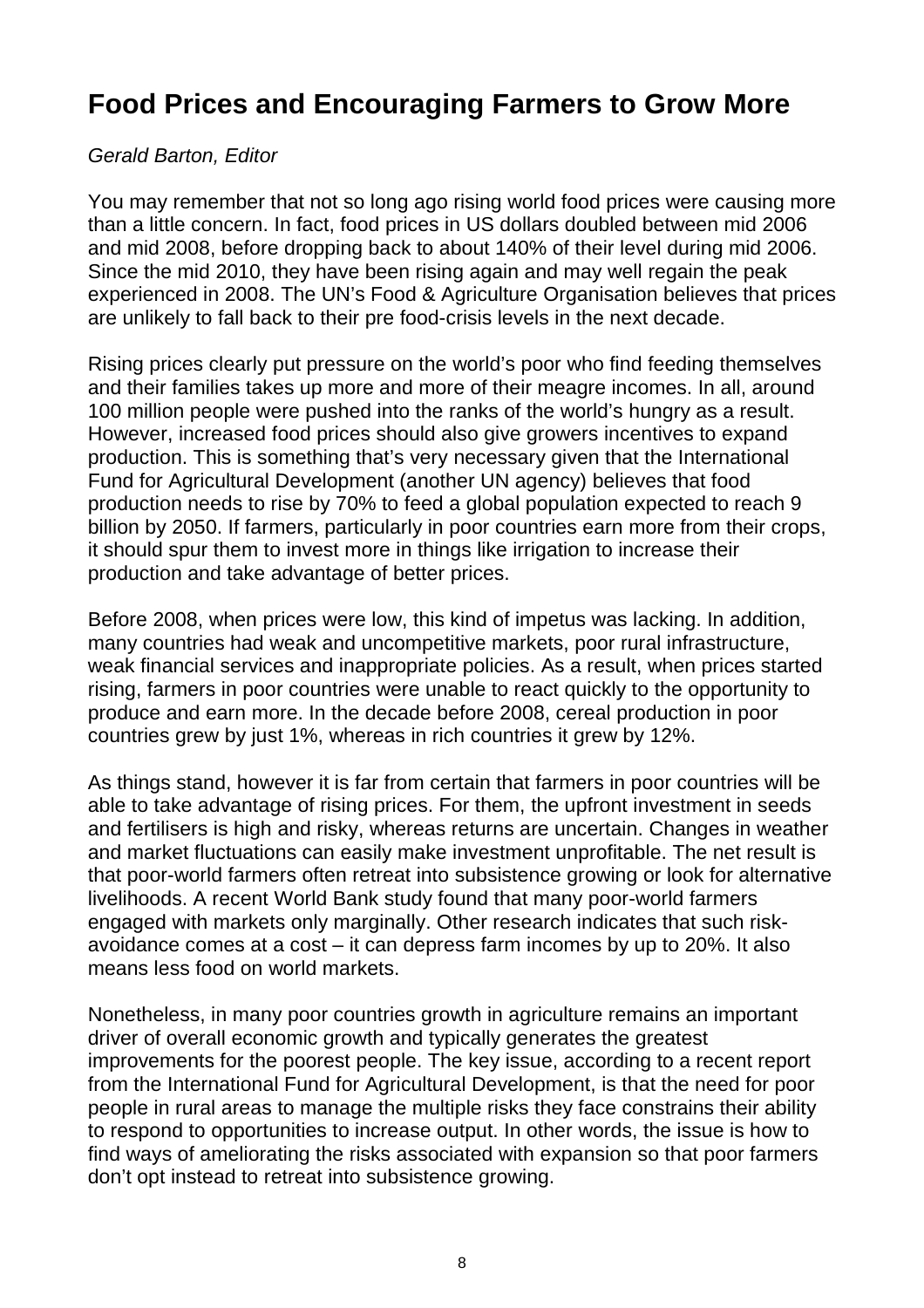IFAD considers the development of well-functioning, reliable and remunerative markets one of the keys to improving the lot of poor farmers. With increasing urbanisation in developing countries has come the development of retail supermarkets. To function well, these need to establish more modern supply chains, often demanding higher standards than traditional markets. In turn, they need to encourage poor farmers to engage with them. Importantly, agri-businesses need to build trust with farmers, in part through establishing firm and reliable contracts. The growing importance of a social responsibility agenda within the global food industry provides an increasingly important context for the establishment of such contracts.

Rural areas often need infrastructure development. Improvements in roads, power and water supplies, and IT are also crucial to rural development. The spread of mobile phone networks can provide better information to farmers - in Africa and India, text-message services provide farmers with price information from markets in their region. This allows them to offer their produce at the most profitable time and place. Farmers also need to organise so that they can learn from each other, and also so they can strengthen their position when dealing with governments and agribusinesses.

Good governance also emerges as a key factor. This can be taken to mean stable, reliable governance that focuses on advancing the interests of the 'common people', rather than those of the ruling clique or just one sector of the population. Although the IFAD report doesn't say it, the lack of good governance in various poor countries doubtless goes quite some way to explaining why they remain poor.

Finally, the IFAD report stresses that there is no one solution to reducing poverty amongst the rural poor – each country/region is different and policies need tailoring to meet individual circumstances.

IFAD's Rural Poverty Report 2011 can be downloaded from their website at www.ifad.org.

# **A Touch of Class? Discipleship ● Cell ● Mission**

The Hayes, Swanwick 9-10 May 2011

Small groups developing big hearts for their communities. In a society that's being urged to tighten its belt, how can the church learn to be more open-hearted as disciples of Jesus?

A Touch of Class? is a conference that builds on the Methodist heritage of small groups to explore the way that Cell Church and small groups can help Christians to be generous with God's grace. £75 per delegate including accommodation – discount of 5% for groups of 4 or more from the same church/circuit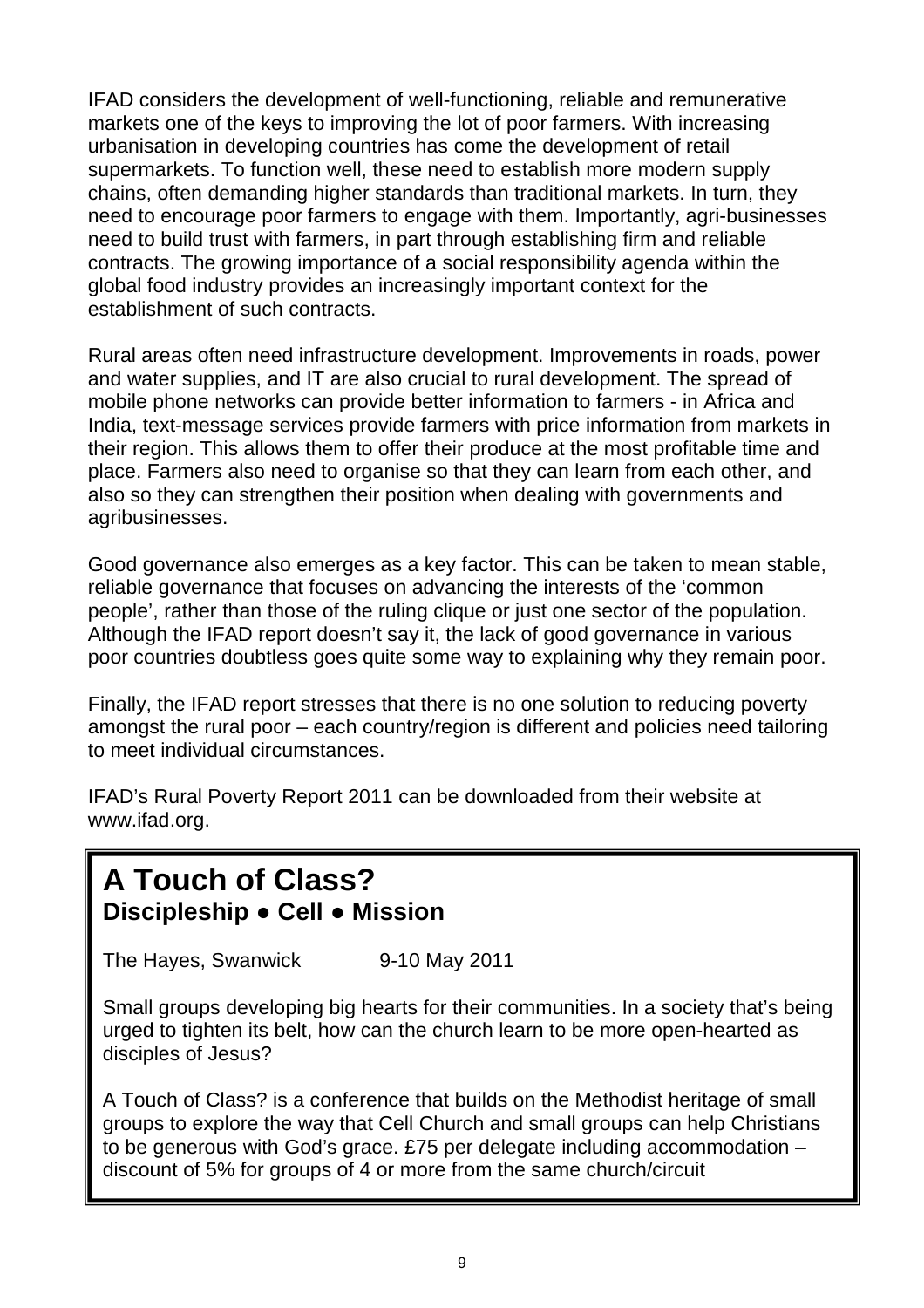# **A Church with No Potential?**

Jarel Robinson-Brown

I look around me and all I see is a Church. A Church that fails to recognise its past and imagine its future.

A Church so ready to give up and give in and leave the world to sin and yes I can't deny that there are those within who try to save this "sinking ship" from ruin, but I wonder.....are they really in?

For the manse, the collar, the stipend? and not the real win of souls, and teens and prostitutes at +kings.

Committees, Councils and those blimming panels won't help us make it across this rough sea channel until we learn to adopt those who are ready for this spiritual battle.

God knows where we've got this stupid defeatist attitude from!? Not from Wesley or Weatherhead or Sangster's mum it's just drummed into our synods and our conferences and we sit there and listen like a bunch of bums!

"Barnhill Methodist Church closing", "Sion Methodist Church closing" and we sit there whilst we're dozing, posing like a bunch of posies. It's the kingdom we're destroying! Yes I know it has to happen as the finance just ain't pouring but this message is just boring - like your snoring Reverend Goring.

Wake up! Realise your potential, it ain't all gotta be detrimental!

How I wish you could see what I see! A blessed future not with pews that are full or hymnbooks that are blue but Christians anointed and appointed carrying your message into all places, for all faces, to all races in a way that is fresh and new and all about You!

I know it can happen. If we just let the great I AM work His power in His Land put our selfish wills to end and then………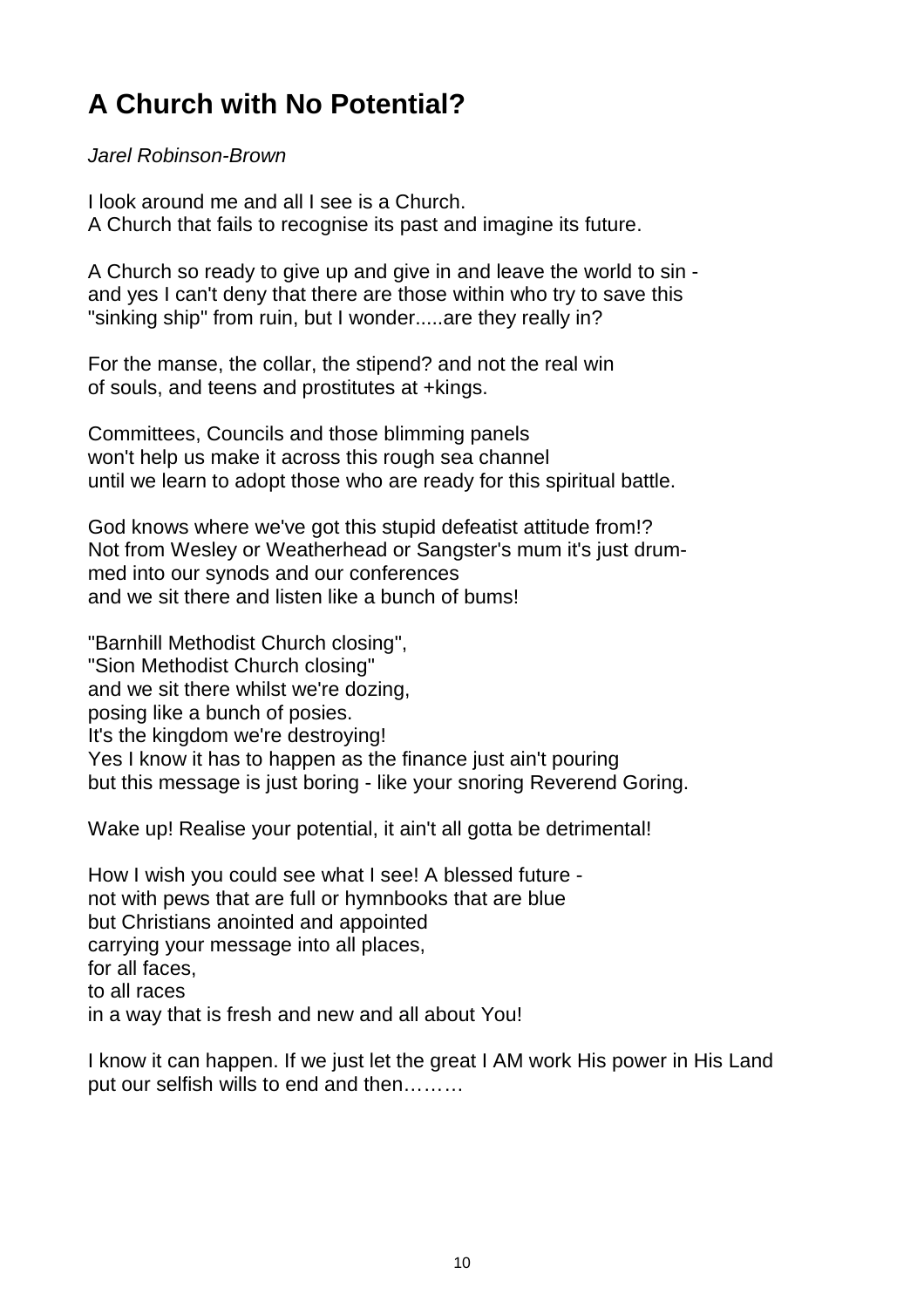# **Eleanor Roosevelt**

#### Gerald Barton, Editor

In our meanderings along the lower Hudson Valley, we felt that one of the 'must see' places was the Franklin D Roosevelt museum at Hyde Park, about 90 miles north of New York City. The site, which is run by the US National Park Service includes FDR's Presidential Library, a museum dedicated to him, and his family home 'Springwood'. One Saturday, we made the journey from Norwalk and did the tour, starting with the house. Following that, we went round the museum until pretty much chucking-out time. Most of us will know at least something about FDR as the man behind the New



Eleanor Roosevelt speaking at the United Nations in 1947

Deal during the Great Depression and as President of the United States during the years of World War II. The part we found most fascinating, however was the section of the museum dedicated to FDR's wife, Eleanor. Whilst we were aware of her as FDR's wife, we hadn't realised quite how much she'd contributed to the US and to the broader international arena both during and after FDR's presidency.

Anna Eleanor Roosevelt was born on 11<sup>th</sup> October 1884 into a wealthy New York family. She was a sober child so much so that her mother nicknamed her 'Granny'. By the time she was 10, both her parents had died and she was cared for by her grandmother, Mary Ludlow Hall (1843 – 1919) at Tivoli in New York State. Described by biographers as feeling insecure and starved of affection as a child, perhaps not surprising given the loss of both parents, at the age of 14, Eleanor understood that her prospects in life were not totally dependent on physical beauty, writing wistfully that "no matter how plain a woman may be if truth and loyalty are stamped upon her face all will be attracted to her."

Eleanor was educated privately at home until she was 15 at which point she was sent to England to Allenswood School, a 'finishing school' outside London. The headmistress, Marie Souvestre was, however a noted feminist educator who sought to cultivate independent thinking in the young women in her charge. During her time at the school, Eleanor learned to speak French fluently and gained self-confidence. In 1902, when she was 17 her education finished and Eleanor returned to New York to enter a life of wealth and privilege. Later that year she was presented at a debutante ball at the Waldorf Astoria and also had her own debutante party. Nonetheless, Eleanor had a social conscience and joined the New York Junior League, becoming one of its earliest members. Through this organisation she volunteered to do social work in New York's eastside slums.

Also in 1902, Eleanor met her father's fifth cousin, Franklin D Roosevelt. Their courtship began the following year and, despite opposition from FDR's mother, Sara Delano Roosevelt, they were married on 17<sup>th</sup> March 1905.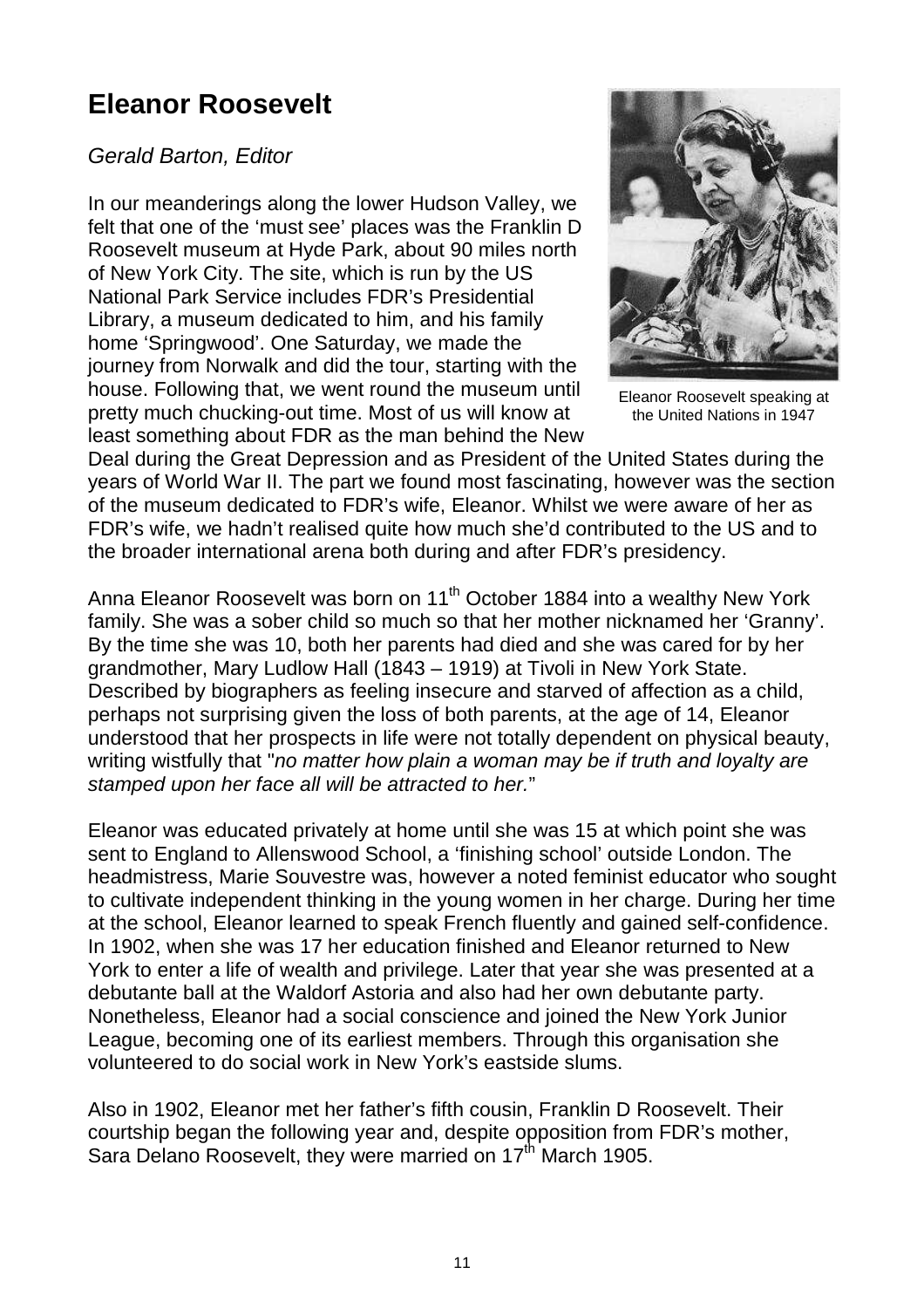Between 1906 and 1916, Eleanor and Franklin had 6 children, one of whom died in infancy. Whilst all appeared well, in 1918 their marriage almost collapsed. FDR, as Assistant Secretary for the Navy had toured the Western Front but had developed pneumonia. Nursing him back to health, Eleanor also took control of his mail and was horrified to discover love letters to FDR from Lucy Mercer, her social secretary. She confronted him and demanded he end the relationship or she would sue for divorce. Eventually, FDR agreed for the sake of their children, and also to save his political career. Nevertheless, this episode saw the end of their physical relationship. What is perhaps remarkable following this, is the degree to which they each supported the other throughout the remainder of FDR's life. As some biographers have commented, they could help and support each other, but they could not make each other happy.

Just three years later, FDR was suddenly struck by an illness that left his legs paralysed. Long thought to have been polio, some suggest it was Guillan Barré syndrome – a condition not recognised at the time. This could have ended FDR's political career, but with Eleanor's support he was able to continue once he had recovered sufficiently from his illness. During this time Eleanor became active in the Women's Trade Union Movement and was a leading figure in the New York State Democratic Party. This gave Eleanor wide contacts with women members of the party, something which proved valuable to FDR when he ran, successfully for the governorship of New York State in 1924.

In 1933, FDR was elected President and Eleanor became First Lady. She was initially deeply concerned that she would have to adopt a largely ceremonial role – she had seen how circumscribed the role of her Aunt Edith, President Teddy Roosevelt's wife, had been and did not wish to find herself in a similar position. However, with FDR's support she was encouraged to continue the active business and speaking agenda of her pre-First Lady days. She actively supported the New Deal by appearing at labour meetings to explain how it would improve the lot of the average American and became closely involved in the civil rights movement.

As she could trace her family back to active participants in the struggle to oust the British from America, Eleanor was a member of the Daughters of the American Revolution. However, in 1939 she resigned her membership when that organisation refused to let Marion Anderson, an African-American singer perform at Washington's Constitution Hall. In response to that refusal, she was instrumental in arranging for Anderson to sing on the steps of the Lincoln Memorial. This was a brave move as segregation was rife throughout the United States and there was heavy discrimination against black Americans. In many respects she was FDR's conscience on the issue of civil rights. Whilst he sympathised with her views, he never felt he could move as fast or as far as Eleanor wanted – he was always aware of his dependence in the Congress on Southern Democrats, who were firmly opposed to extending equal rights to black Americans, if he was to succeed in pursuing his New Deal programmes.

Her other great concern was the position of women. At the time, only 25% of American women went out to work, the remaining 75% lived lives limited to home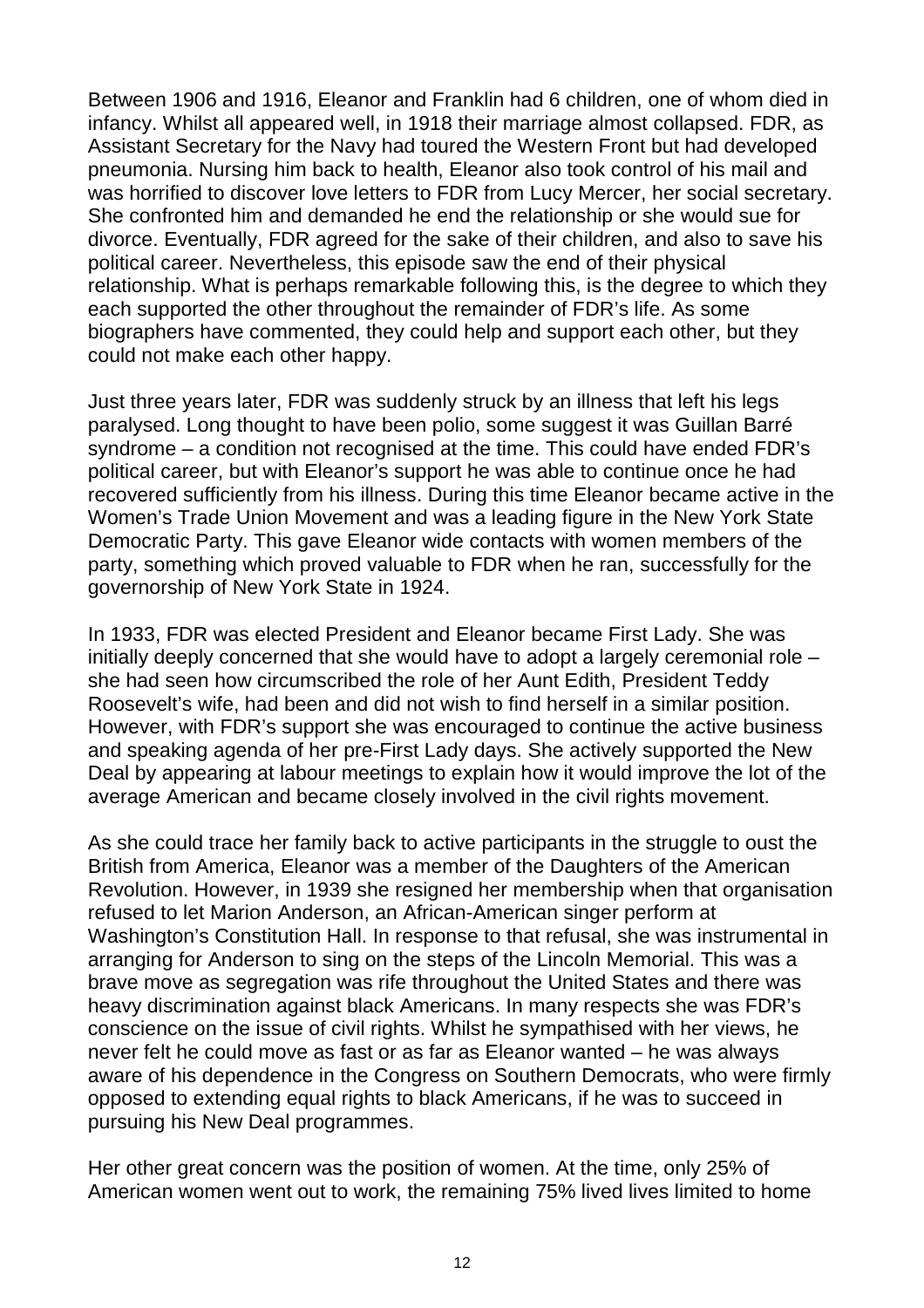and family. In 1936 she began writing a daily newspaper column 'My Day' which was syndicated to many papers across the country. Although taken by fewer papers in later years, she continued writing 'My Day' until her death in 1962. She used this column not only to record her days, but also to comment on current issues, often reflecting her humanitarian concerns. 'My Day' was supplemented by a monthly column in Women's Home Companion magazine. At times, she was criticised for straying too far into the political arena in these columns, but had she stayed with the anodyne, they would have lost their impact.

Following the outbreak of war, which came in December 1941 for the US, Eleanor found ways of supporting the war effort. In 1943 she toured the South Pacific – a tour which became a legend. She visited hospitals full of wounded soldiers patiently spending time with as many of them as she could. The tour proved a great moralebooster and she won praise from Admiral Halsey, who had initially opposed her tour, as well as Republican congressmen.

The issue of civil rights were not forgotten, despite the war. At the time, the US armed forces were segregated and black servicemen were assigned subsidiary roles. Nonetheless many wanted to play a full role in serving their country. Eleanor supported one group in particular, the Tuskegee Airmen. This was a group of black airmen who wanted to take on a combat role, something they were denied. In March 1941, Eleanor inspected their unit and took a flight with their civilian instructor, Alfred Anderson. After landing she cheerfully announced, Well, you can fly all right. The public impact of this flight was such that later that month, the unit commenced training for a combat role. In April 1943 they were considered ready for combat duty and were deployed to North Africa to support the invasion of Sicily in July of that year. In all, from 1941 to 1946, 994 black airmen were trained at Tuskegee and about half were deployed overseas. They flew some 15,553 sorties and 150 lost their lives in combat or accidents.

Not long after FDR was re-elected for a fourth term as President, he died of a stroke on 12<sup>th</sup> April 1945. Eleanor's time as First Lady drew to a close. Nonetheless, she was touted for political office by many members of the Democratic Party – possibly as Governor of New York State, or a seat in the Senate. Eleanor was opposed, however, saying that she'd "had her fill of the stereotyped form of public life." That said, she corresponded frequently with the new President, Harry S Truman, offering her advice on a wide range of issues, including how to handle Winston Churchill. Initially, Truman actively sought and used this advice, but as he gradually found his feet he came to depend on her less.

It was not long, however, before she was persuaded to re-enter public life. In December 1945, Truman asked Eleanor to be one of four US delegates to the first organisational meeting of the United Nations General Assembly in London the following month. When she was told that she was being assigned to Committee 3 on humanitarian, educational and cultural issues, she wondered whether the other three delegates hadn't conspired to sideline her. However, she soon realised that this committee might be more important than she had expected – something which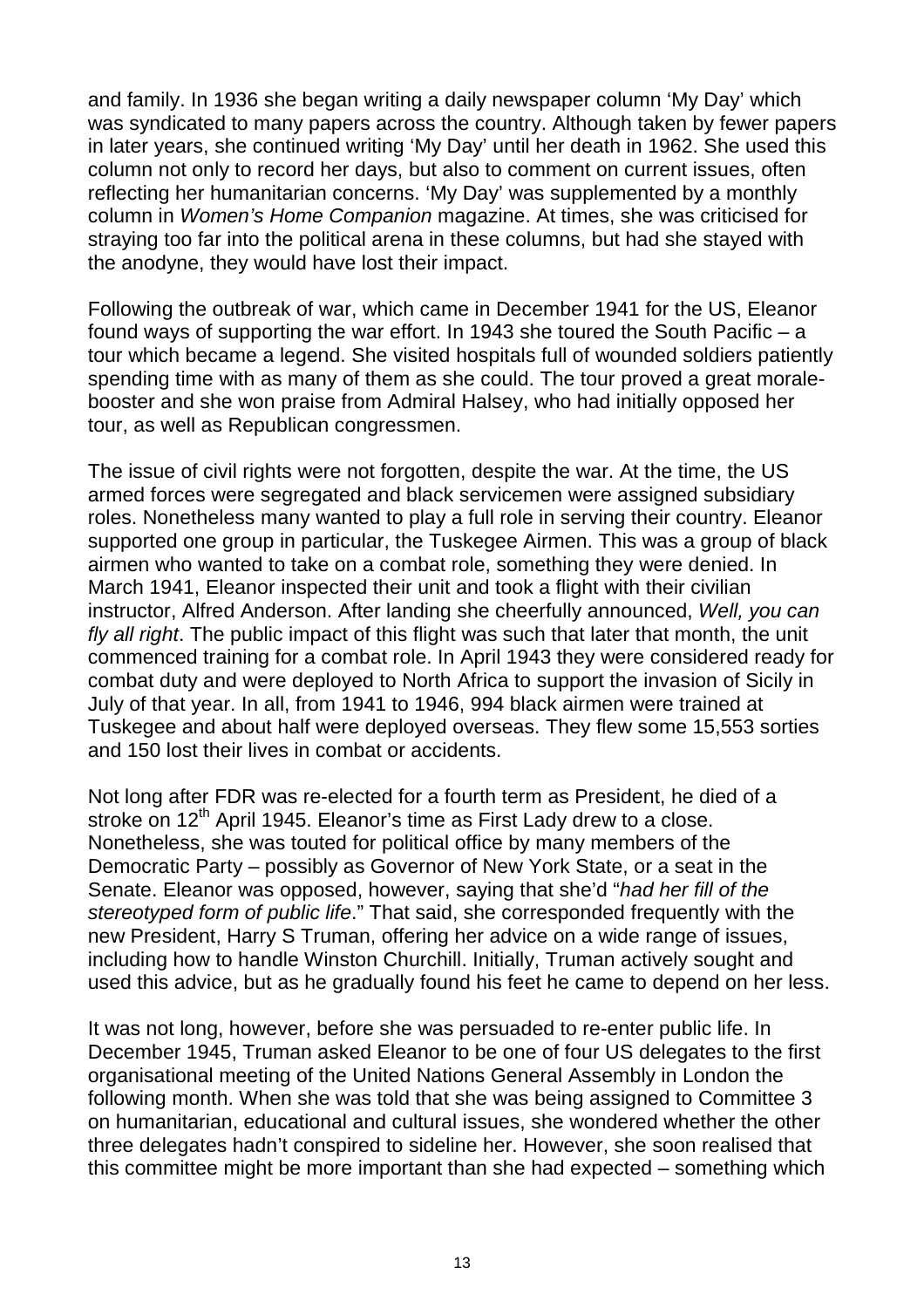proved to be true. Incidentally, Eleanor was one of only six women delegates to the General Assembly - out of a total of 750.

She worked on the issues of displaced persons (DP's in the jargon of the day) and the return of Jews to Palestine, both deeply controversial issues. Then, she was asked to join a new committee which would begin work in 1947 to plan the creation of a permanent Commission on Human Rights. Because of her prestige, Eleanor was unanimously elected as chair. This gave her a key role in the commission's task of developing a Universal Declaration of Human Rights.

This was no easy task given the deep philosophical differences between the delegates. The US emphasised individual political and civil rights, whereas the Soviet Union emphasised socio-economic rights, something unpalatable to the US, and downplayed individual rights. Added to this, many in the US were ambivalent to say the least about human rights – especially if it meant extending full civil rights to African-Americans, and were certainly opposed to such notions as the 'right to work'. Every word was argued over, but eventually an agreed document emerged. The Universal Declaration of Human Rights was adopted unopposed by the General Assembly in December 1948 with 48 countries voting in favour, and 8 abstentions, including the Soviet Union, South Africa and Saudi Arabia. Whilst the Declaration had no legal force, it had great moral weight, and gained in importance over time, being used as the basis for UN resolutions against apartheid in South Africa and Namibia and justifying military intervention to protect civilians from slaughter and human rights abuses.

When the Republican Dwight Eisenhower was elected President in 1953, Eleanor resigned from the Human Rights Commission. The winds were now blowing against the declaration in the US. The new President had other concerns and feelings on the right were such that there was even a (failed) Senate attempt at a constitutional amendment to forbid the president from signing any human rights treaties. This was also the era of anti-Communist fear, stoked by Joseph McCarthy whom Eisenhower had endorsed for the Senate. Eleanor struggled against this climate of fear with its attendant erosion of democratic rights, using her 'My Day' column to speak out against McCarthy and the Un-American Activities Committee. Such was her prestige that, although she said she was happy to appear before the committee, McCarthy dared not touch her.

In addition to opposing McCarthy, Eleanor continued the struggle for civil rights. Whilst she seemed to adopt a 'gradualist' approach when supporting Adlai Stevenson for President in 1956 (he lost to Eisenhower), she subsequently argued and worked for a much more transformative approach. Probably because it was becoming clear that change was becoming inevitable, there was a good deal of turmoil in the Southern states. Civil rights workers were being openly attacked (and incidents ignored by the police), and there were segregationist efforts to frustrate African-Americans trying to register to vote and absurd legal cases.

A weak bill had been passed in 1957 by the Eisenhower administration – weak, because segregationist Congressmen had managed to amend it to the point of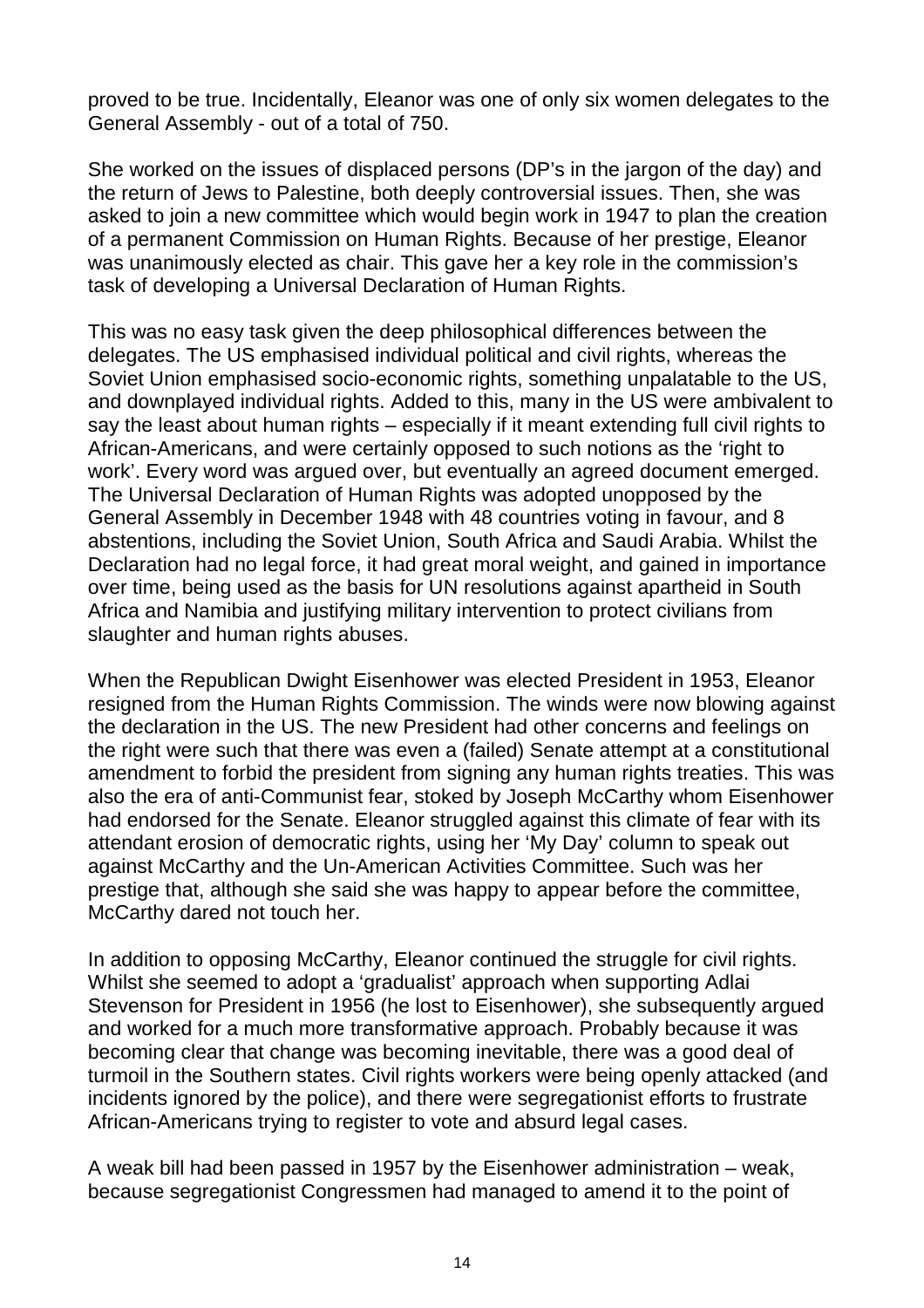toothlessness. Eleanor attacked the administration for its weakness, and felt a backlash from the South. When she went to Texas to speak, the White Citizens Council ordered her to leave the state "immediate". When she refused to be intimidated, her talks were picketed. In North Carolina dynamite was exploded near the church where she was speaking. Even the FBI cautioned her to avoid going to Texas.

Finally, after much effort a new Civil Rights Bill was passed in 1960. This removed the obstacles southern congressmen had used to frustrate the previous bill. At last, judges had greater powers to help black Americans register and vote and there were criminal penalties for bombing and bomb threats.

Although Eleanor was unsure of John F Kennedy – his opposition to McCarthy had been lukewarm, she gave him her backing during his successful presidential campaign in 1960. Eleanor then found herself back in the role of personal advisor to the young president. She urged Kennedy to intervene in voting rights disputes and to protect civil rights workers. When she learnt that only 9 of his first 240 appointments were women, she sent him a list of competent women. In 1962, Kennedy appointed her to chair his Commission on the Status of Women.

By this time, Eleanor's health was failing. "When you cease to make a contribution, you begin to die," she wrote, so she carried on her active public life. In May 1962, horrified at the reports of violence against non-violent protesters in the South, she left her sickbed to convene the ad hoc Committee of Inquiry into the Freedom Struggle in the South. This was one of the most difficult experiences of her life – she found it "intolerably painful" to learn what was happening in the United States at that time, and likened it to the way the Nazis had behaved towards the Jews in Germany. She continued struggling against reactionary politicians right to the very end.

On 7<sup>th</sup> November 1962, Eleanor died at the age of 78. In 1960 she had been struck by a car in New York City and had never fully recovered. At that time she was diagnosed with aplastic anaemia and subsequently developed bone marrow tuberculosis having been treated with cortisone which reactivated the dormant tuberculosis that she had contracted years earlier. Throughout those final two years, despite the gradual encroachment of her illness, she had carried on the struggle for civil rights, the rights of women, and other causes. Her work was universally recognised, except perhaps by the Southern segregationists and reactionary politicians who had sought to deny black Americans their rights. She was buried next to Franklin Roosevelt in the rose garden at Springwood. "No flowers", she had said, but her funeral was attended by Presidents Kennedy, Eisenhower and Truman, Vice-President Johnson and a host of other senior figures.

The FDR museum has on display a cartoon published shortly after her death, which I wish I could include. It shows two angels peeping out from behind clouds. One is saying to the other, 'It's her'. That, I think makes a fitting final comment on her life.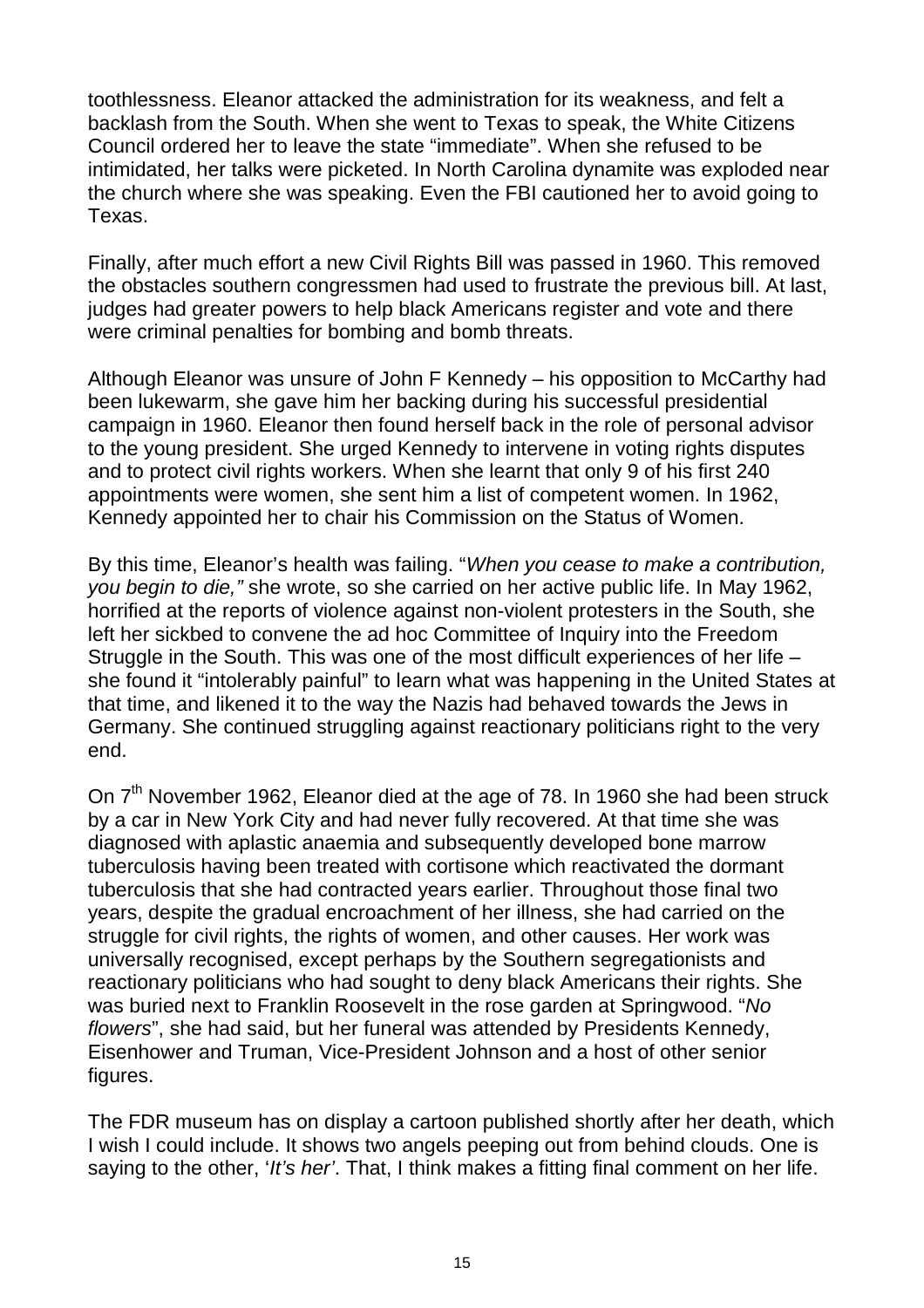# **Women's Network News**

Blossom Jackson, Network Secretary

#### **Women's Network Service 2011**

Like the first London Women's Network Order of Service last year, this service has been prepared by the London District executive. This will be circulated to ministers and our Network reps for each church shortly, with the hope that each church will have the option using this service on a designated date, whenever possible.

#### **Methodist Women's Network Spring Festival - Monday 7 th March**' **Theme: 'From the Old to the New'**

As you are already aware, there will be no Daffodil Service at Westminster Central Hall this year. Women's Network will be holding a service at Wesley's Chapel instead. As the seating capacity there is only 400, only 200 seats have been allocated to the London District including 5 for each Circuit – note that Ealing Trinity's seats have already taken.

#### **Women's World Day of Prayer (Ealing) - Friday 4th March 2011 at 2.00pm Theme: 'How Many Loaves Have You?**

The Ealing service this year will be held at Hanwell Methodist Church and has been prepared by the women of Chile. The speaker will be our Superintendent, Rev Michaela Youngson.

#### **Circuit Easter Offering Service**

This year's Easter Offering Service will be held at Greenford on 22<sup>nd</sup> May at 6.30pm. Being a Circuit Service, all are invited to attend.

#### **Women's Network- London District - President's Induction Service**

The induction service for Blossom Jackson will be held on September 24th at Wesley's Chapel at 2.00pm.

# **Ealing Animal Welfare Bazaar**

#### **Hanwell Methodist Church Hall**

#### **Saturday 5th March 10.30am – 4.00pm, admission FREE**

Many participating local, national and international animal welfare groups.

More information at www.animalwelfarebazaar.info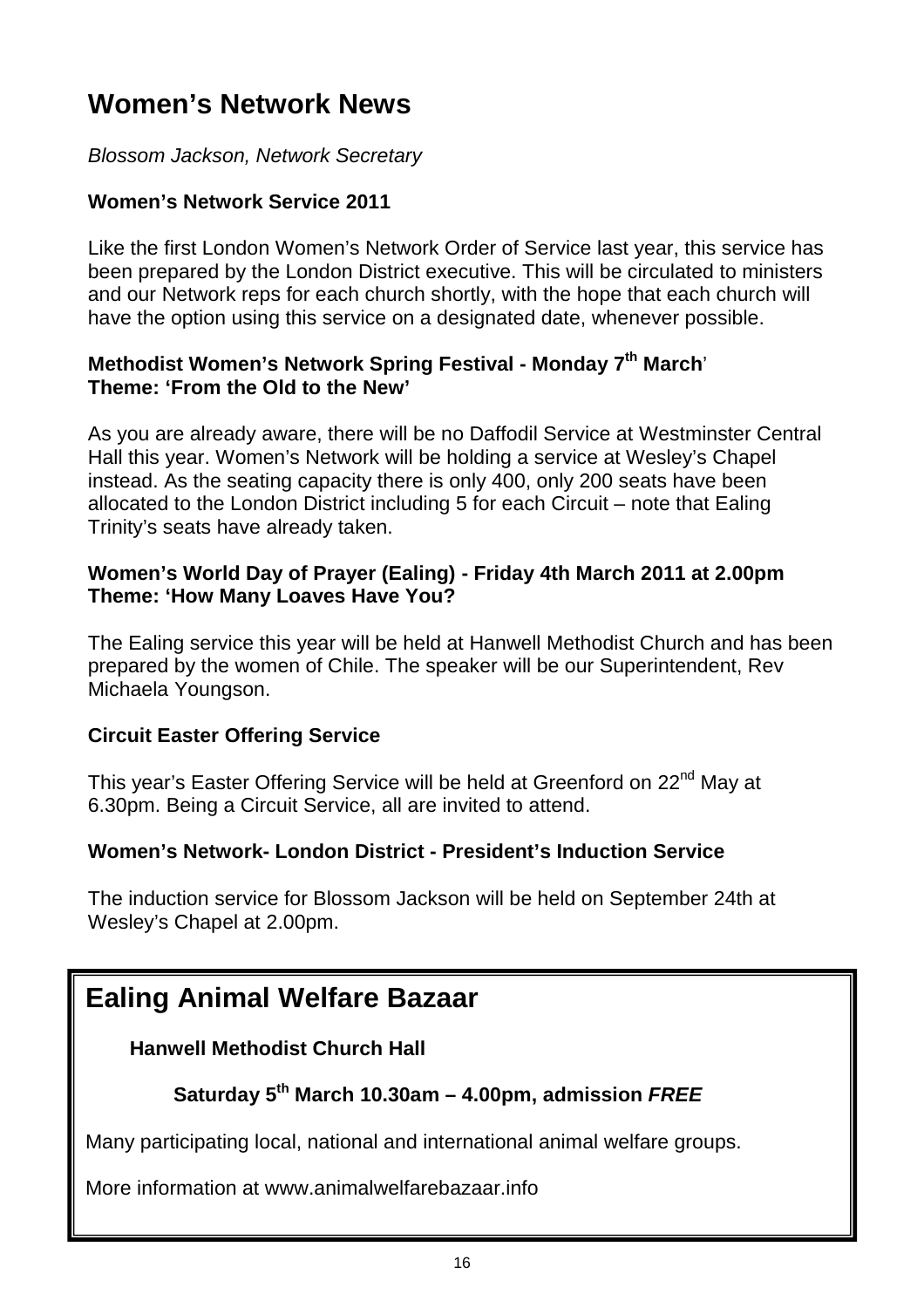#### **Sector A Spring Craft Day - Uxbridge- Saturday 12th March 2011**

The classes on offer are listed below. Places are usually at a premium, so if you are interested, please apply and send in your fee asap.

A booking form for the Craft Day can be found on the next page.

**A. Parchment Half-day workshop AM & PM** Prick a pretty pattern to make a card **Trainer – Sheila Griggs** 

Create 3D cards **Trainer – Sandra Barry**

**B. Decoupage Half-day workshop AM & PM**

**C. Fabric Gift Boxes Half-day workshop AM & PM** Put together a simple fabric box - suitable for a small gift. **Trainer - Doreen Smith**

**D. Craft Miscellany Half-day workshop AM & PM** A selection of crafts including serviette folding, pyramid gift box and beaded Easter card **Trainer – Beatrice James**

**E. Origami Half-day workshop AM & PM** Try the ancient art of traditional Japanese paper folding **Trainer – Wendy Lowes**

**F. Cushion Covers Half-day workshop AM & PM** Buttons and bows decorate these covers **Trainer - Christine Fellowes**

**G. Fantasy Film Half-day workshop AM & PM** Bend and dip into film to make a fantasy bouquet **Trainer - Julie Bwye**

**H. Fimo Jewellery Half-day workshop AM & PM**  Make beads, earrings and broaches in polymer clay **Trainer – Gillian Oxman** 

**I. Counted Thread Embroidery Half-day workshop AM only**  Make a card, pincushion or biscornu using counted thread embroidery. **Trainer – Susan White**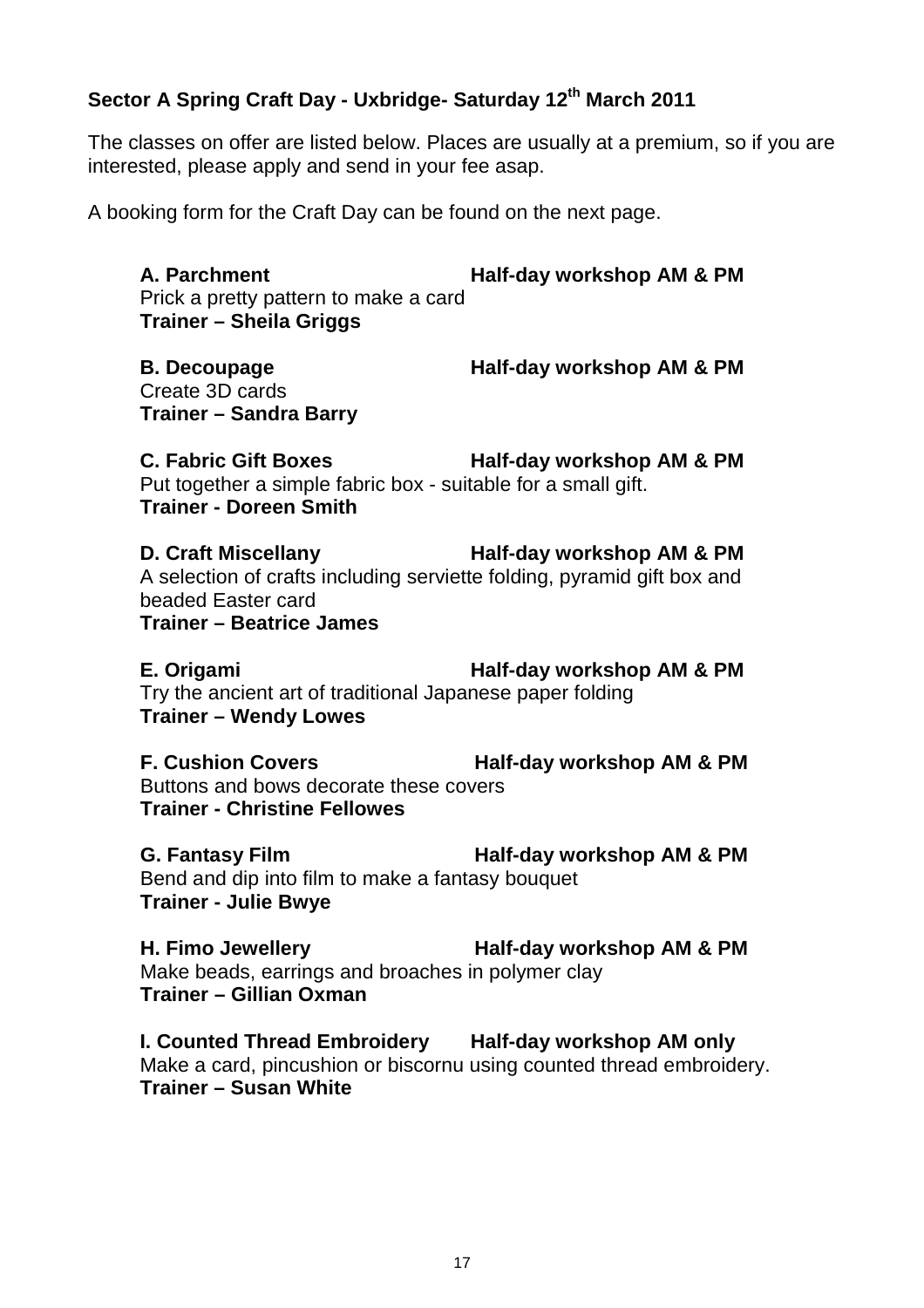# **Booking Form for Craft Classes**

#### **Please fill in your choices in order of preference.**

All workshops are offered for ½ day at a cost of £5 per session. If you can only come for 1 session, please state clearly which session it will be.

Name (print clearly) …………………………………………………….

Address …………………………………………………….

…………………………… Post Code…………

Telephone Number ………………………………..

Church…………………….. Circuit…………………….

Blue Badge Holder requiring parking at the church? Yes / No Sessions: All Day<sup>®</sup> Morning only<sup>®</sup> Afternoon only <sup>®</sup>

Return this form with a cheque made payable to:

#### **London District Network, Sector A**

To:

Mrs Gillian Oxman, 2 St Catherine's Rd, Ruislip, Middlesex, HA4 7RU

#### **by 28th February.**

Please include an **A5 STAMPED ADDRESSED ENVELOPE**

You will be notified of your workshops and what you need to bring after the closing date and before the day, in your stamped addressed envelope.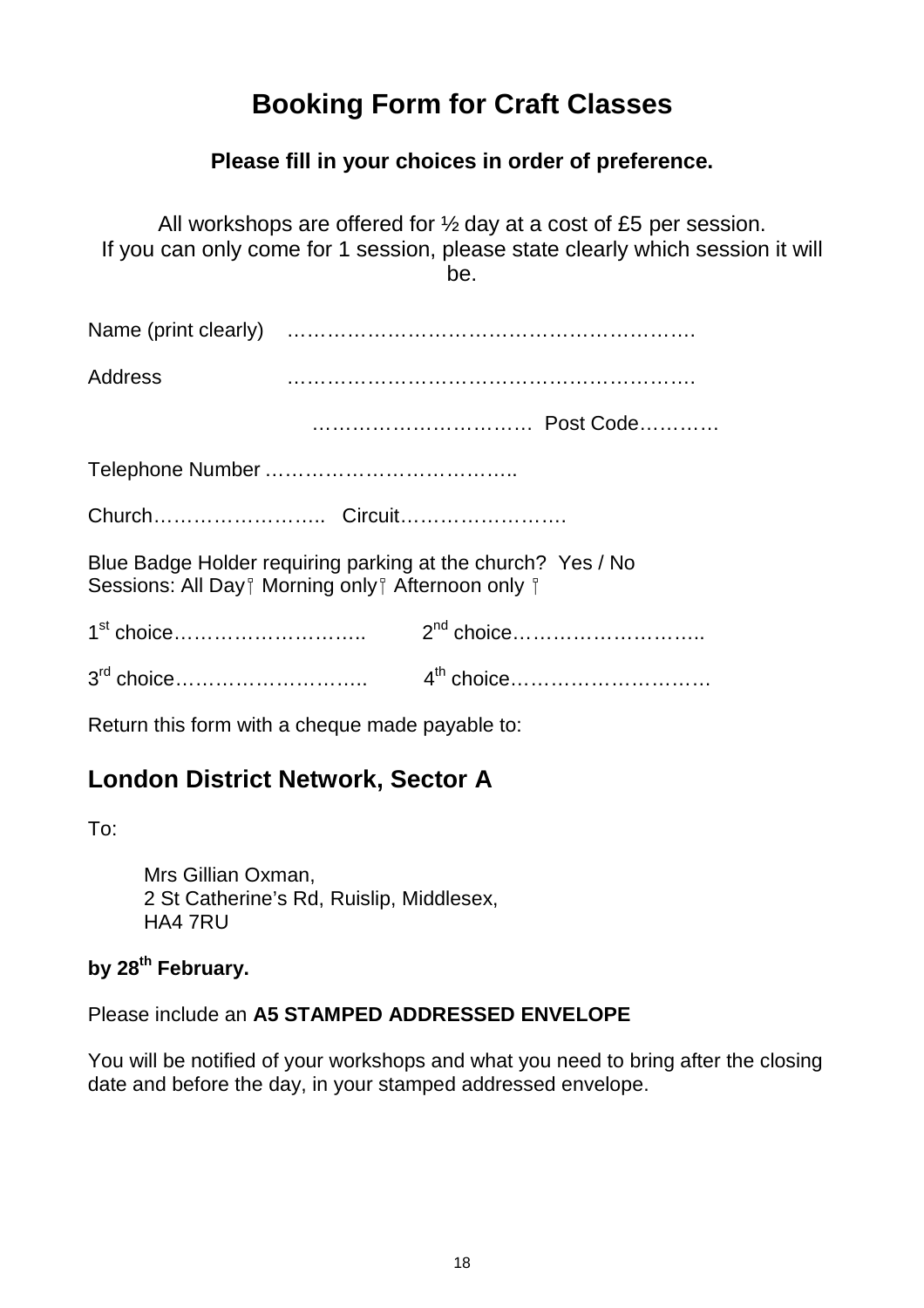# **Concert at Hanwell Methodist Church**

Including -

### **Barbershop**

**Irish Dancing** 

**items by the Brownies, Guides, Scouts, Cubs etc** 

# **Saturday 2nd April at 7.00pm**

Tickets £5.00 adults, children free when accompanied by an adult. Refreshments will be available during the interval.

In aid of repairing the church roof and masonry

**A date for your diary……** 

# **Concert at Kingsdown Methodist Church**

# **Tuesday 5th July at 7.30pm**

# **Rogue Valley Chorale**

The Rogue Valley Chorale from Medford, Oregon will be singing at Kingsdown as part of its 2011 tour of the UK. This versatile chorale was founded in 1973 and performs music ranging from classical to Broadway, contemporary, folk and spirituals. The programme for its 2011 tour includes inspiring American and English anthems.

You can find out more about the chorale, and hear it singing, on its website at www.roguevalleychorale.org. More details of the concert, including ticket prices will be available nearer the time.

# **Circuit Directory Update**